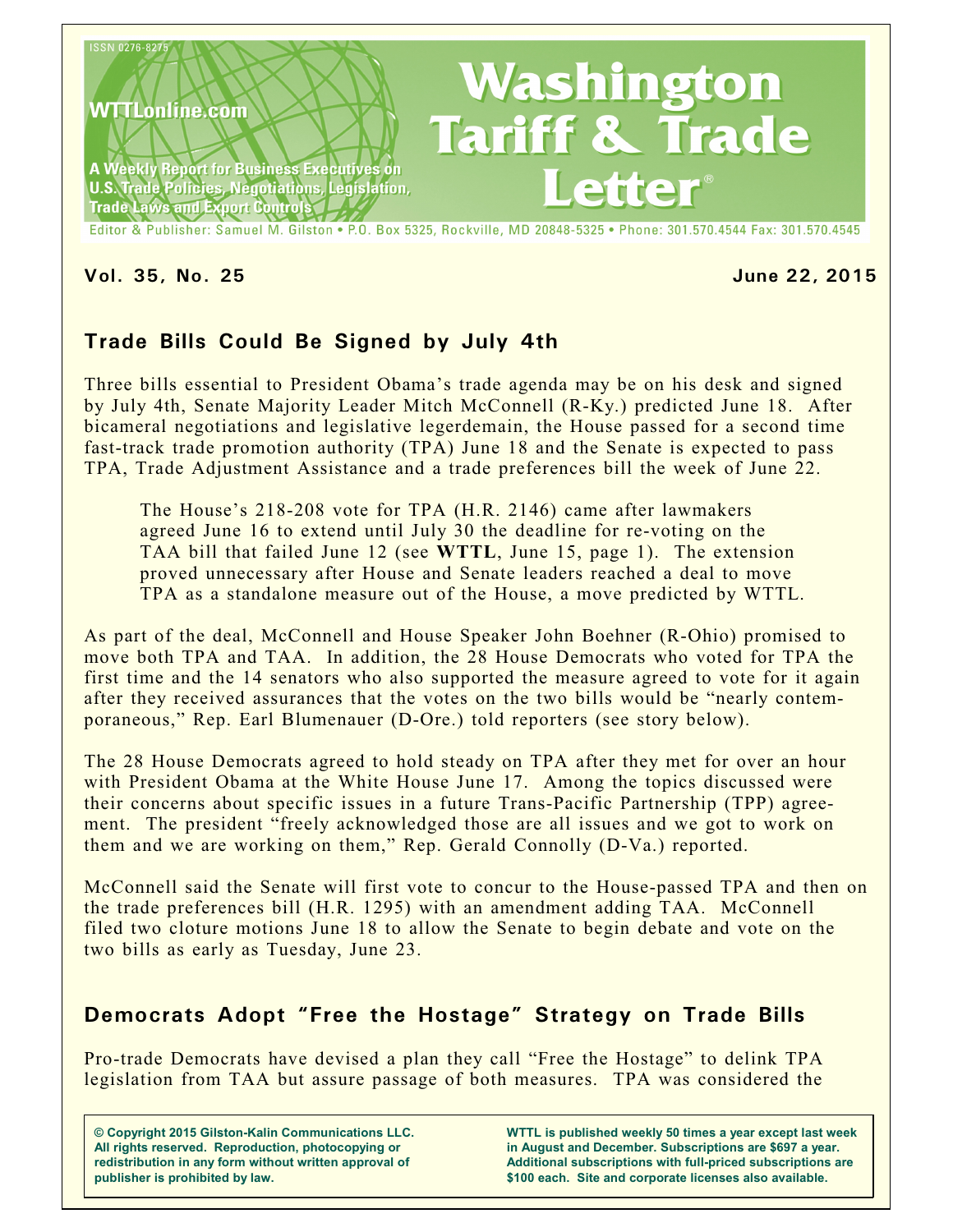"hostage" being held by the House rejection of TAA. The strategy allowed the House to pass TPA for a second time June 18 with the support of 28 Democrats who expect other Democrats who voted against TAA when it came up June 12 to switch their votes and support it when it comes back attached to trade preference legislation (see story page 1).

The hostage-taking was part of a last-ditch effort of TPA opponents, led by the AFL-CIO, to stop the measure by blocking TAA, which has always been a sine qua non for Democratic support for trade legislation and trade agreements. The ploy didn't prevent passage of TPA the first time, but did create a short-term stumbling block to enactment of TPA, TAA, trade preferences legislation and a Customs enforcement bill.

Before the TPA vote, House Speaker John Boehner (R-Ohio) and McConnell issued a joint statement committing to bringing TPA and TAA to a vote. "We are committed to ensuring both TPA and TAA get votes in the House and Senate and are sent to the President for signature. And it is our intent to have a conference on the customs bill and complete that in a timely manner so that the President can sign it into law," they said in their June 17 statement. After the vote, Boehner reiterated that commitment.

"I have had personal assurances from the speaker and from the president that they will move heaven and earth to allow another opportunity for people to come to their senses on Trade Adjustment Assistance once it's delinked. There doesn't appear to be any good reason for people to jump off the cliff and kill it," Rep. Earl Blumenauer (D-Ore.), who voted for TPA, told reporters. "I'm confident this is a reasonable approach," he added.

Rep. Gerald Connolly (D-Va.), who met with President Obama along with other pro-trade Democrats the day before the vote, said that once it's clear the president will sign TPA, "that's the only way that here in the House Democrats are freed from their commitment to kill TAA to get at TPA," he said. "If you know that there is no such strategy that can work, because it's now law, now let's vote on TAA on the merits," he added.

The 14 senators who voted for the TPA measure wanted assurance that the 28 House Democrats would vote for it a second time, Connolly noted. They also wanted assurance that TPA would come back to the Senate without amendments. The House Democrats gave their Senate colleagues that assurance, he said.

Rep. Steve Israel (D-N.Y.), who voted against TPA, also said he expects TAA to pass when it comes back to the House. "Whatever needs to be done to pass TAA must be done," he said after the House vote. "I can't imagine [Democrats] voting against TAA. That's the quintessential cutting off our noses to spite our face," Israel said.

Rep. Jim Himes (D-Conn.), who also voted for TPA twice, said he expects fewer Republicans to vote for TAA when it comes back to the House as part of a preference bill. Republicans who normally would have opposed TAA voted for it to assure passage of TPA. "When you take away that dynamic you lose a lot of Republicans and pick up a lot of Democrats," he said. Rep. Pat Tiberi (R-Ohio), who chairs the House Ways and Means trade subcommittee, said he didn't expect to lose Republican votes for TAA.

The trade debate now shifts to the Senate where cloture votes on TPA and the trade preferences bill could come as early as June 23. "The best way forward now is to consider TPA and TAA separately," McConnell said on the Senate floor June 18. "That will mean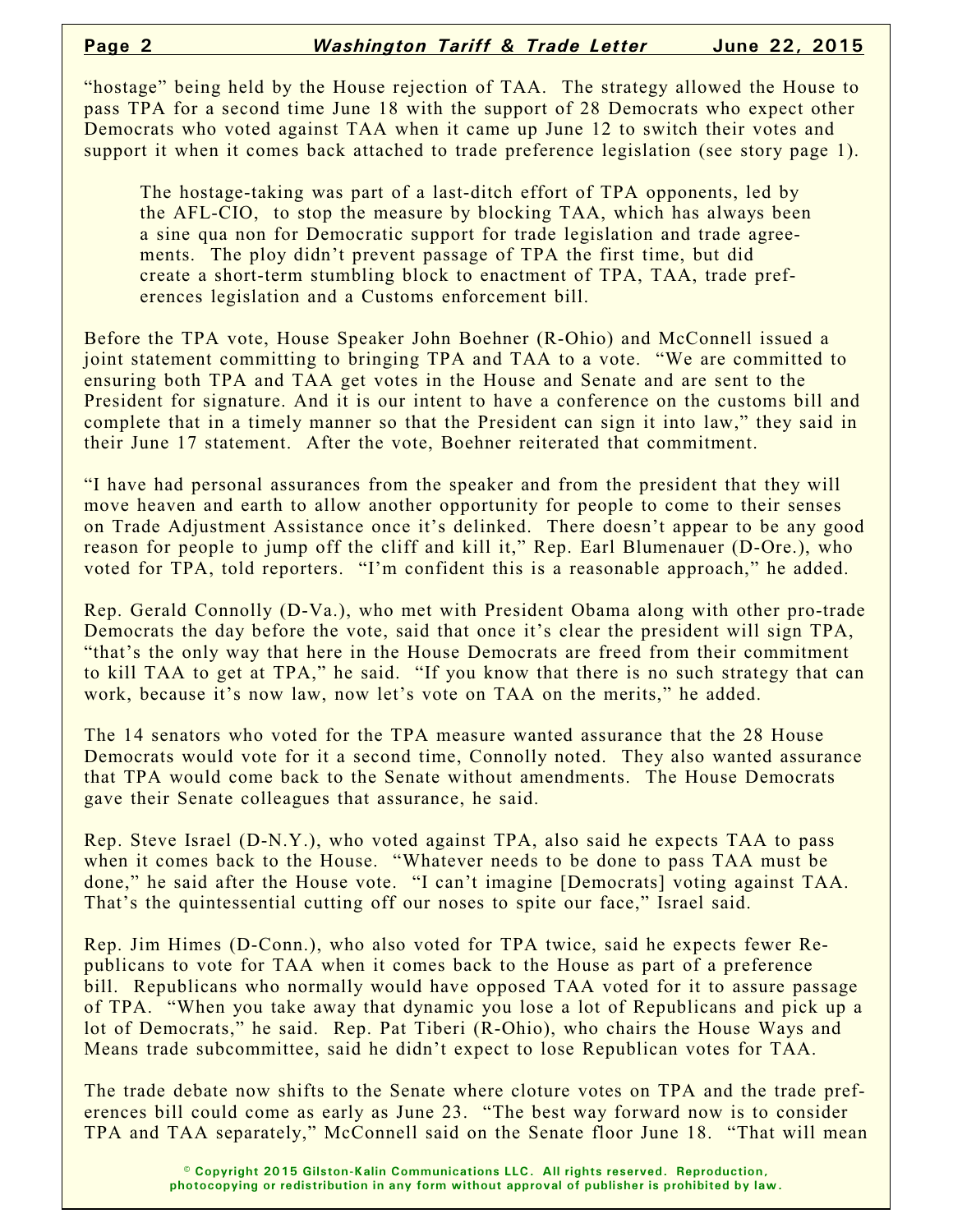TAA will come second after TPA but the votes will be there to pass it, reluctantly, not happily, but they will be there if it means getting something far more important accomplished for the American people," he said. "This puts the Senate on a procedural glide path to consider and then pass the TPA bill, the AGOA and preference bill and TAA."

"Assuming that everyone has a little faith and votes the same way they did just a few weeks ago, we'll be able to get all of those bills to the president soon," he added. Later the Senate will turn to the Customs enforcement bill (H.R. 644), which is more "complex and thorny," he said. "It will have to go to a conference committee and return to the Senate floor where it too will be passed and sent to the White House," he stated.

"It means before July 4th the president will have signed TPA, TAA and the AGOA and preferences bill and then we will be well on our way to enactment of a robust Customs package," he declared. The trade preferences bill to which TAA will be attached had strong support in both the House and the Senate when it passed, with the House voting 397-32 for it and the Senate passing it on a 97-1 vote. The amended preferences bill would have to go back to the House for another vote but is likely to be approved.

The White House has also clarified that President Obama intends to sign both TPA and TAA but wouldn't veto TPA if TAA weren't attached. "The President has been clear that he wants both TPA and TAA at his desk for his signature as soon as possible. The only strategy that we support moving through Congress is one that includes both of those pieces getting to his desk for his signature," said Principal Deputy Press Secretary Eric Schultz. "Leader McConnell, Leader Boehner have both talked about the strategy," he added. "So we feel confident that the procedural snafus that we've all experienced over the past few weeks are in the process of getting untangled. And we have confidence that the House and Senate leadership are working through that in real time," Schultz said.

#### **USML Category XIV Proposals Aim to Address Research Concerns**

After years of hand-wringing and debate among several government agencies, the Bureau of Industry and Security (BIS) and State's Directorate of Defense Trade Controls (DDTC) proposed changes to U.S. Munitions List (USML) Category XIV (toxins) and Commerce Control List (CCL) Category 1.

DDTC's proposal would add language clarifying that the controls apply to "chemical warfare agents not enumerated above adapted for use in war to produce casualties in humans or animals, degrade equipment, or damage crops or the environment." Research that is not aimed at these uses would be controlled on the CCL, it said.

The proposal was included with changes to Category XVIII (directed energy weapons) (see related story, page 7). The proposals address the concerns of Department of Homeland Security (DHS) laboratories, the Centers for Disease Control (CDC) and universities that their health-related work on some toxins and biologics has forced them to be controlled under the International Traffic in Arms Regulations (ITAR) even when their work is not military related. These objections have blocked interagency agreement on Category XIV for more than two years (see **WTTL**, June 15, page 1). For its part, BIS would create new 600-series Export Control Classification Numbers (ECCNs) -- 1A607, 1B607,

> **© Copyright 2015 Gilston-Kalin Communications LLC. All rights reserved. Reproduction, photocopying or redistribution in any form without approval of publisher is prohibited by law.**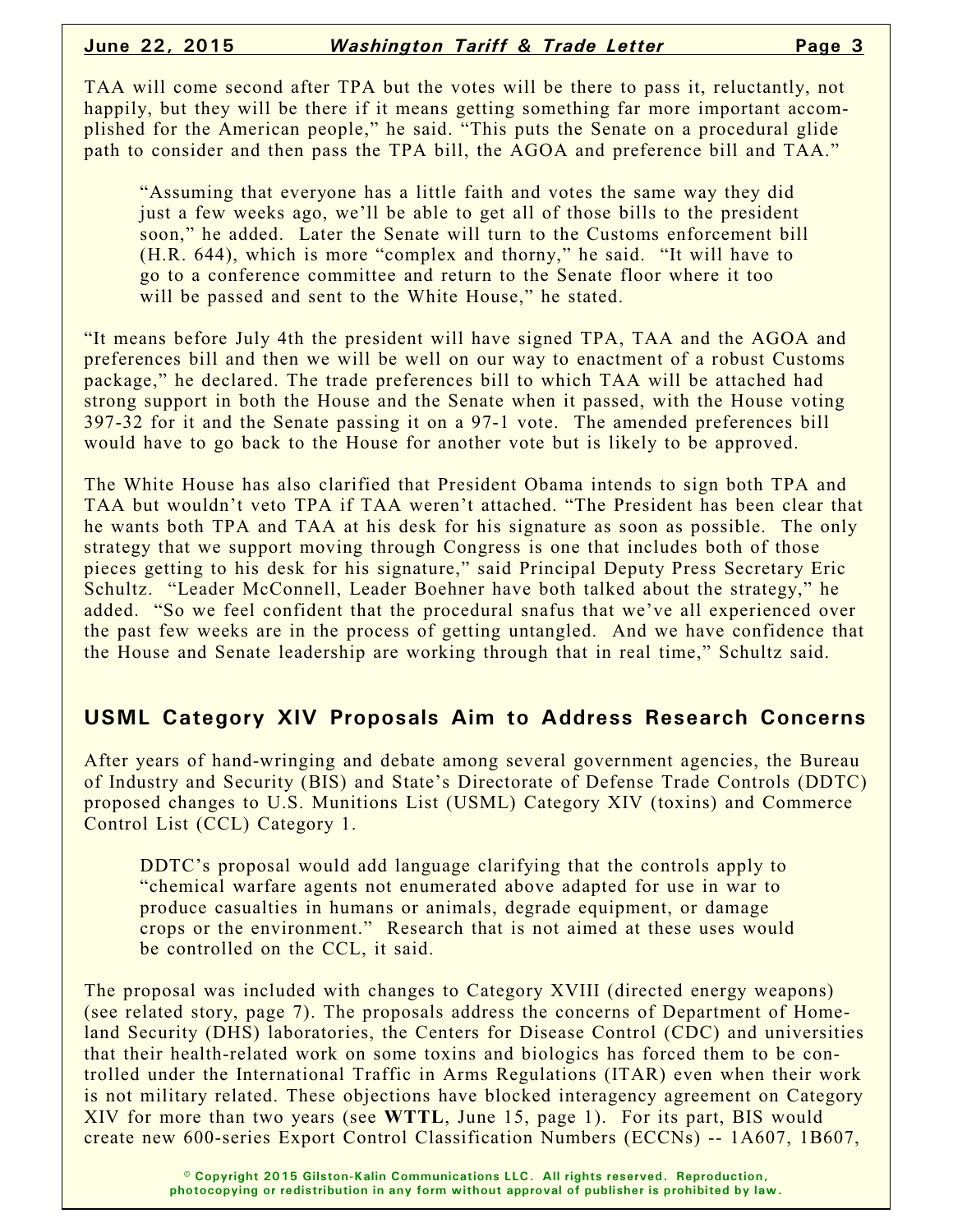1C607, 1D607 and 1E607 -- for products no longer warranting control on the USML. These ECCNs primarily would control military dissemination, detection and protection "equipment" and related articles.

The new ECCNs would control military dissemination equipment for riot control agents, military detection and protection equipment for toxicological agents (including chemical, biological, and riot control agents), and related commodities; military test, inspection, and production "equipment" and related commodities; and tear gases, riot control agents and materials for the detection and decontamination of chemical warfare agents.

As in other parts of the CCL, ECCN 1D607 would control "software" "specially designed" for the "development," "production," operation or maintenance of commodities controlled by ECCN 1A607, 1B607 or 1C607. ECCN 1E607 would control "technology" of the same. The State proposal also noted that "the controls in paragraph  $(f)(2)$  that include the phrase 'developed under a Department of Defense contract or other funding authorization' do not apply when the Department of Defense acts solely as a servicing agency for a contract on behalf of another agency of the U.S. government."

State also proposed updating paragraph (i) "to provide better clarity on the scope of the control by including examples of Department of Defense tools that are used to determine or estimate potential effects of chemical or biological weapons strikes and incidents in order to plan to mitigate their impacts." Finally, the rule proposes to only control on the USML chemical or biological agent detectors when they contain Department of Defense reagents, spectra, algorithms, databases, etc, DDTC said.

### **Defense Contractor Pays \$7.1 Million to Settle Bribery Charges**

IAP Worldwide Services Inc., a Florida defense and government contracting company, agreed June 16 to pay \$7.1 million as part of a three-year non-prosecution agreement (NPA) with Justice to resolve charges that it conspired to bribe Kuwaiti officials to secure a government contract.

James Rama, former IAP vice president, pleaded guilty separately the same day in Alexandria, Va., U.S. District Court to conspiracy to violate the Foreign Corrupt Practices Act (FCPA) for his involvement. Released on \$50,000 bond, his sentencing is scheduled for Sept. 11, 2015.

The cases involve the building of the Kuwait Security Program (KSP) for that country's Ministry of the Interior (MOI). "In or about 2005, Rama joined IAP and began pursuing the KSP Phase I contract on behalf of IAP. IAP wanted to win both the Phase I contract and obtain the more lucrative Phase II contract. IAP determined that if it worked as the MOI's consultant in Phase I, it could tailor the requirements for the Phase II contract to IAP's strengths and thereby give the company an advantage in the Phase II bidding process," the NPA noted.

In or about 2006, Rama, IAP and Ramaco, a shell company that Rama created to bid on the contract, and others structured an illicit payment scheme to funnel approximately 50% of the payments received on the Phase I contract to a Kuwaiti consultant so he could pay bribes to Kuwaiti government officials. The coconspirators took numerous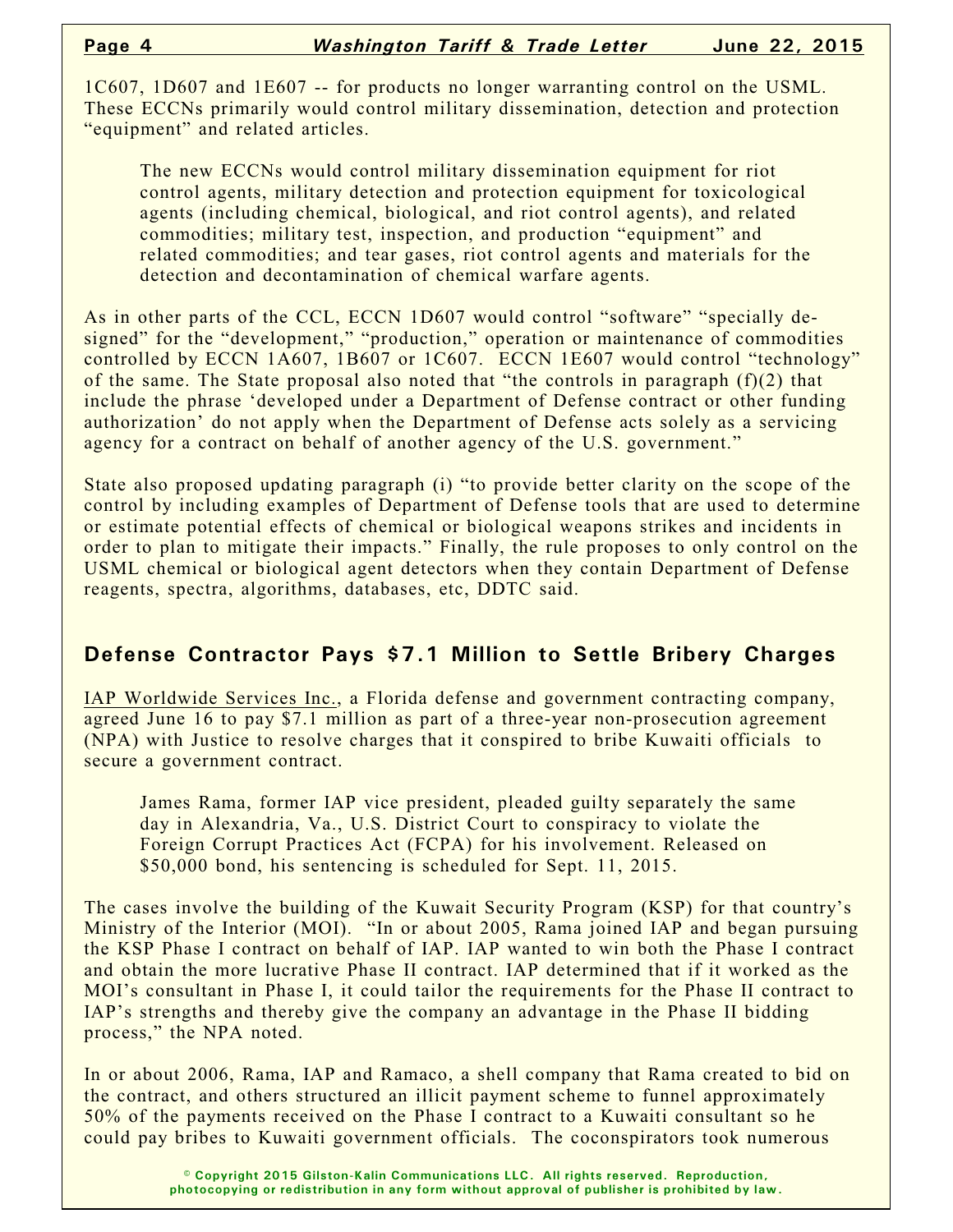steps to hide these payments and prevent the detection of their scheme, the NPA continued. "IAP, Ramaco, and Rama understood that to pay Kuwaiti Consultant, Kuwaiti Company would first inflate its invoices to IAP by charging IAP for the total amount of both the legitimate services that Kuwaiti Company was providing and the payments that Kuwaiti Company was funneling to Kuwaiti Consultant without listing or otherwise disclosing the payments that were funneled to Kuwaiti Consultant," it noted.

"James M. Rama departed IAP Worldwide Services' employment more than seven years ago. He has not been employed by or affiliated with the company since then," Maureen P. Fitzgerald, IAP director of communications and public relations, wrote in an email to WTTL.

"IAP entered into non-prosecution agreement with the DOJ and has accepted full responsibility, made substantial improvements to its internal controls and compliance process, and cooperated in all ways. IAP takes this matter very seriously, is glad to have resolved it, and is firmly committed to its ethics and compliance program," she added.

#### **Ex-Im Backers Still Don't Have Assurance on Vote**

With just over a week to go before the Export-Import Bank's charter expires June 30, bank supporters in the Senate still have not received any assurance that they will be given a second chance to vote on a reauthorization measure. "There's nothing new," a spokesman for Sen. Maria Cantwell (D-Wash.), who has been pushing for action on reauthorization, told WTTL. He noted that there has been a lot of speculation on ways an Ex-Im bill might be attached to other legislation, but nothing has been decided.

"Congress must act and not let this important credit agency expire. American small business jobs in Washington, Wisconsin and indeed every state, depend on Ex-Im Bank," Cantwell told a program in Milwaukee June 15.

A Senate procedural vote June 10 showed broad bipartisan support for the bank, but Democrats claimed the vote didn't fulfill the commitment Senate Majority Leader Mitch McConnell (R-Ky.) made to Cantwell to allow a vote on the bank as a way to garner Democratic votes for cloture to bring trade promotion authority (TPA) legislation to the Senate for a vote in May (see **WTTL**, May 25, page 1).

During debate on the National Defense Authorization Act (NDAA), Sen. Kelly Ayotte (R-N.H.) offered as an amendment the Ex-Im legislation (S. 819) sponsored by Sens. Mark Kirk (R-Ill.) and Heidi Heitkamp (D-N.D.). A motion to table the amendment was defeated on a 31-65 vote, but Ayotte then withdrew the amendment anyway.

"This is an attempt to show the investor community and those who are watching this issue that the Senate is in support of the bank," Sen. Lindsey Graham (R-S.C.) said during the debate. Graham also said the Senate is "trying to find a vehicle, a must-pass piece of legislation, to keep the bank afloat." Graham's home state of South Carolina is seeing a major expansion of the Boeing plant in Charleston.

The day after the vote, Democrats told a press conference that the onus is still on Republicans to find a way to get a vote on reauthorization. "Sen. McConnell is trying to argue amazingly enough that this symbolic vote fulfills the commitment he made to Senator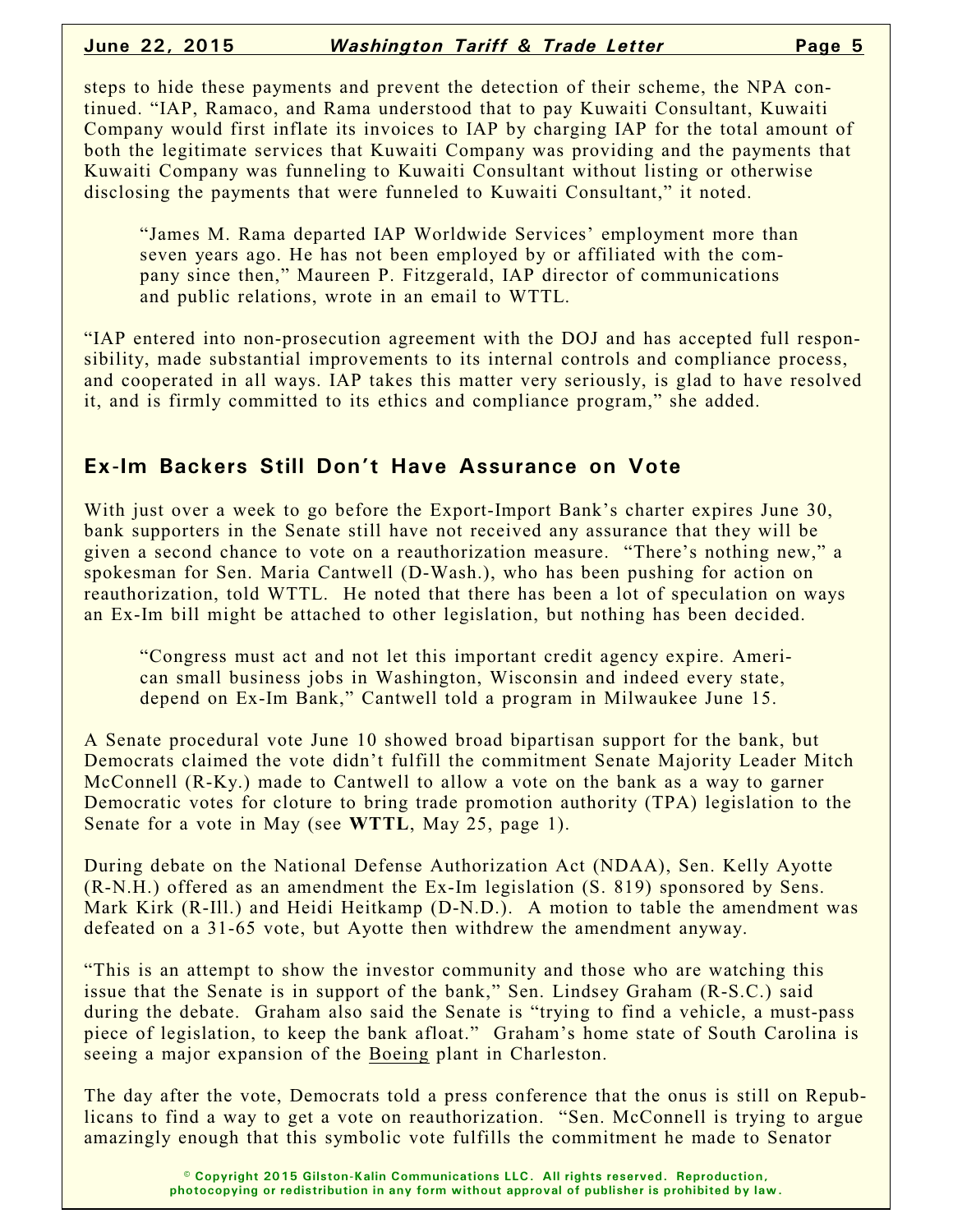Cantwell and Democrats to hold a real vote to extend the Ex-Im Bank," Sen. Charles Schumer (D-N.Y.) said. "The vote yesterday was not done with anyone on the Democrat side," Heitkamp told reporters. "It was not done as a fulfillment of a commitment that was made to six Democrats," she added.

#### **BIS Implements 2013 Australia Group Recommendations**

It's as if BIS is clearing its rule backlog so it can take off for summer vacation. In the latest of a slew of Federal Register notices June 16, it implemented recommendations from the November 2013 Australia Group (AG) intersessional implementation meeting.

In essence, the final rule combined human and animal pathogens into a single Commerce Control List (CCL) entry. Specifically, BIS removed Export Control Classification Number (ECCN) 1C352 (animal pathogens) from the CCL and renamed and renumbered ECCN 1C351 to include both human and animal pathogens. The rule also made a number of text changes to other provisions to reflect the merger.

"The scope of the controls on these human and animal pathogens and toxins was not affected by the merger of the two lists into a single AG common control list," the notice said. "No pathogens or toxins were either added to, or removed from, the CCL, nor were there any changes in the scope of the CB license requirements for any of these pathogens or toxins," it added. The changes are not expected to have a significant impact on the number of license applications that will have to be submitted for such items, BIS noted.

BIS implemented another AG recommendation in ECCN 2B350 to "revise controls on certain valves, casings (valve bodies) designed for such valves, and pre-formed casing liners designed for such valves," the notice said. The notice explained that the new provision expands controls on valves "that have all of the following characteristics: (1) A nominal size equal to or greater than 2.54 cm (1 inch) and equal to or less than 10.16 cm (4 inches); (2) casings (valve bodies) or preformed casing liners in which all surfaces that come in direct contact with the chemical(s) being produced, processed, or contained are made from specified materials; and (3) a closure element designed to be interchangeable." The rule also added a technical note to that ECCN "clarifying how the terms 'multi-seal' and 'seal-less' are used with respect to the controls on pumps," it added.

#### **Court Reaches Back 216 Years to Interpret Customs Law**

The Court of Appeals for Federal Circuit (CAFC) examined the meaning of a 216-yearold statute June 17 to uphold a Court of International Trade (CIT) ruling that the government is entitled to interest on continuous bonds backing antidumping duties and not just regular tariffs, but reversed the trade court's decision that it was not entitled to statutory prejudgment. In *U.S. v. American Home Assurance Company*, the appellate court vacated the CIT's decision that AHAC, a New York-based surety, was required to pay equitable prejudgment interest, although that question can be reassessed on remand.

At issue was Section 580 of the 1799 act to regulate the collection of duties on imports and tonnage. "We hold, as a matter of law, that 19 U.S.C. Section 580 provides for interest on bonds securing both traditional customs duties and antidumping duties. We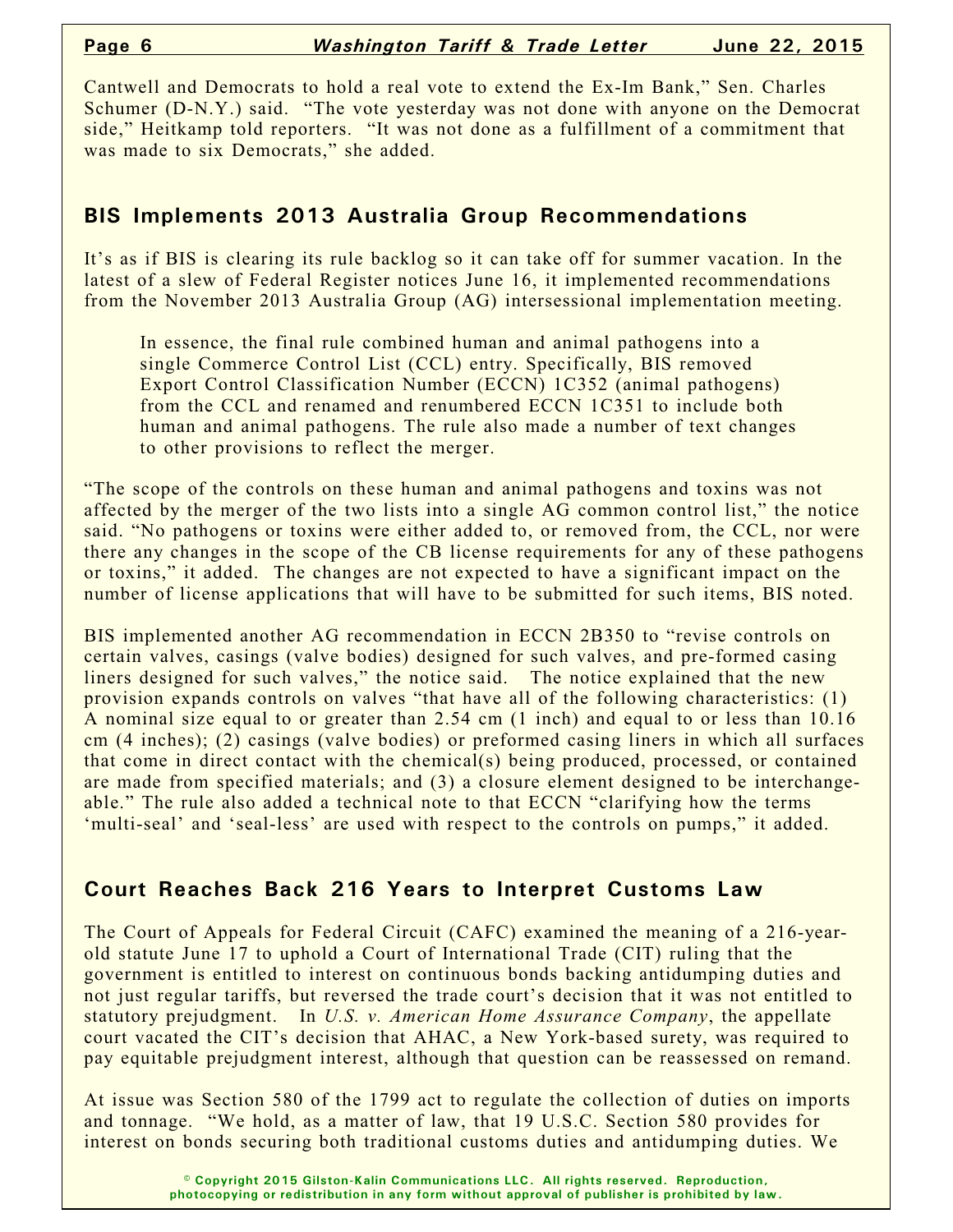therefore reverse the contrary holding of the Court of International Trade," CAFC Judge Alvin Schall wrote for the three-judge panel. AHAC bonded imports of freshwater crawfish tail meat from China. "Section 580 is a short, free-standing statute within the Administrative Provisions section of Chapter 3 in Title 19. It does not cross-reference other statutory provisions," Schall wrote. It provides for collection of interest from the time when the bond is due. "Thus, by the statute's plain terms, it covers, among other things, bonds securing the payment of antidumping duties when the government sues for payment under those bonds," he wrote.

"The creation of the current system of levying antidumping duties in 1921, more than a hundred years after enactment of what is now Section 580...is not an obstacle to concluding that the plain terms of Section 580 encompass bonds for securing the payment of such duties. Moreover, since Section 580 was enacted in 1799, there have been only minimal changes to the statutory language," Schall added.

"The current version of the statute was adopted in 1873. At that time, Congress retained the phrase 'all bonds' and incorporated the word 'duties' from the title of the original act into the phrase 'for the recovery of duties,' which is now in the body of the statute," Schall noted. "Thus, there have been no changes in the statutory language which, on their face, would serve to move bonds for securing antidumping duties outside the scope of the statute," he concluded.

## **BIS, DDTC Tick Category XVIII Transfers off To-Do List**

In a rule that will probably see few jurisdiction changes, BIS and State's Directorate of Defense Trade Controls (DDTC) proposed new rules for USML Category XVIII (directed energy weapons) and CCL Category 6. The proposal was included with the transfers of Category XIV (toxins) (see related story, page 3). Following the same pattern as previous proposals, BIS would create new 600-series Export Control Classification Numbers (ECCNs) -- 6B619, 6D619 and 6E619 -- for products no longer warranting control on the USML, primary "tooling, production 'equipment,' test and evaluation 'equipment,' test models and related articles," BIS said in the June 17 Federal Register.

Proposed ECCN 6B619.a would control tooling, templates, jigs, mandrels, molds, dies, fixtures, alignment mechanisms, and test "equipment" that are "specially designed" for the "development," "production," repair, overhaul, or refurbishing of commodities controlled by Category XVIII, the BIS notice added. As in other parts of the CCL, ECCN 6D619 would control "software" "specially designed" for the "development," "production," operation or maintenance of commodities controlled by 6B619, and ECCN 6E619 would control "technology" of the same.

On the USML side, the proposed rule would revise paragraph (a) to "control only those items that satisfy the paragraph's definition of 'directed energy weapon,' which focuses on the sole or primary purpose of the article in order to exclude those items that might achieve the same effect in an incidental, accidental, or collateral manner," DDTC said. Articles controlled currently in paragraphs (c) and (d) would move to the CCL, it noted. BIS and DDTC seek comments on the proposed rules by Aug. 17, 2015.